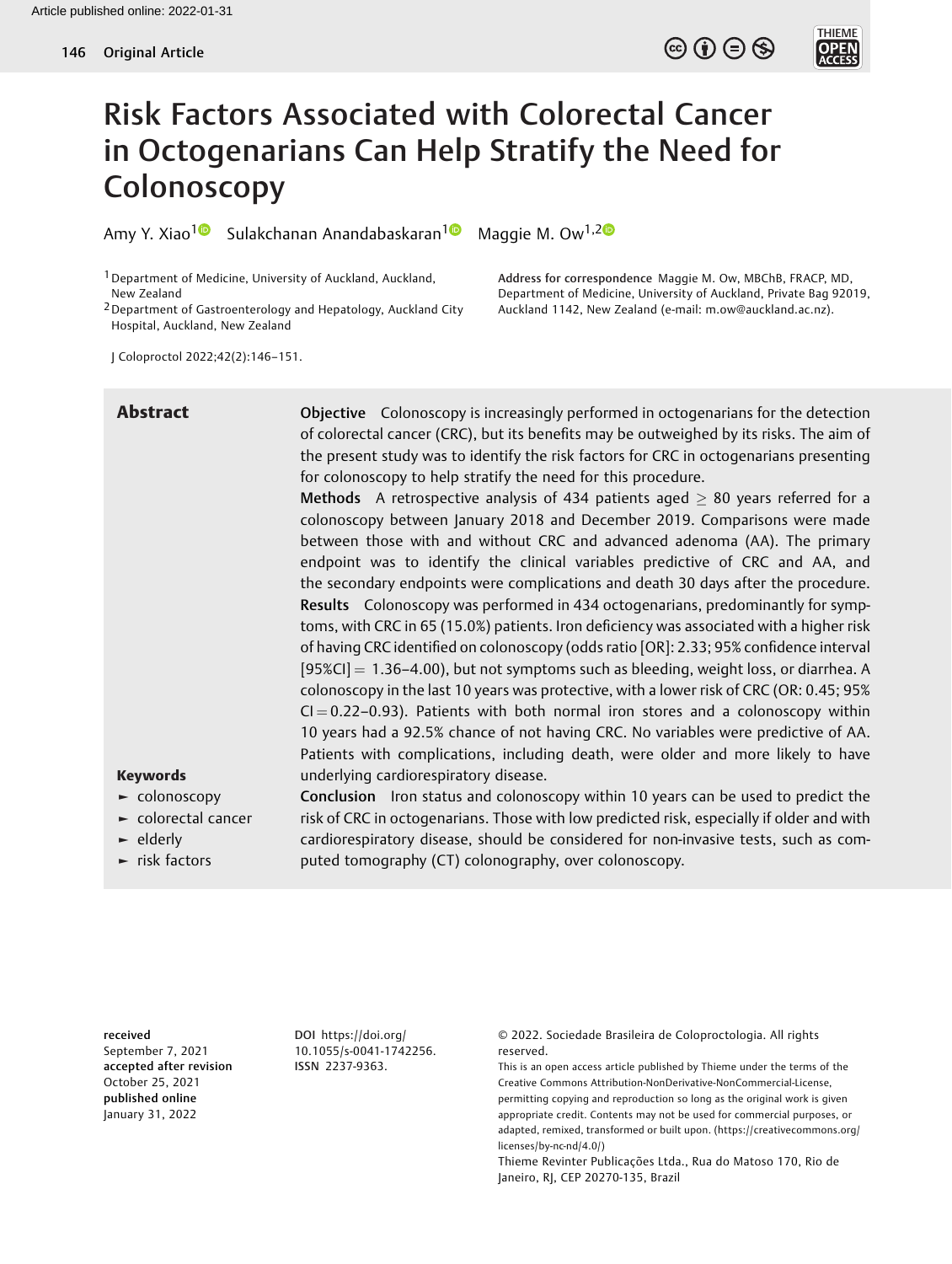# Introduction

Colorectal cancer (CRC) is the second leading cause of cancerrelated deaths globally, with 1.9 million new cases a year worldwide.<sup>1</sup> The incidence of CRC increases with age, beginning around 40 years, $<sup>2</sup>$  and, with longer life expectancy, the</sup> number of colonoscopies in the elderly is rising rapidly in the Western world. Colonoscopy is the investigation of choice for the evaluation of lower gastrointestinal (GI) symptoms and detection of colorectal pathology. The symptoms and cases of serious pathology increase with age; therefore, the yield of colonoscopy, especially for colorectal neoplasia, also rises with increasing age. $3$  A study conducted in the United Kingdom with almost 1,000 colonoscopies in predominantly symptomatic patients reported a diagnostic yield for CRC of 20% in octogenarians, compared with 7.4% in those younger than 80 years of age. $4$  The benefit of a higher diagnostic yield of colonoscopy in the elderly, however, is offset by a shorter life expectancy in this group,<sup>5</sup> higher frequency of comorbidities,<sup>6</sup> and increased risk of adverse events and hospitalisations postprocedure. $7-10$  It can also be technically more difficult to perform colonoscopy in the elderly, with lower completion rates and issues around inadequate bowel preparation.<sup>2,11</sup>

Therefore, the decision to perform colonoscopy in patients of advanced age, especially the very elderly, requires careful consideration. Most studies<sup>12,13</sup> on colonoscopy in the elderly have, to date, focused on diagnostic yield, technical factors, adverse events, and mortality. However, there is no data on who amongst the elderly is more likely to have an advanced colorectal neoplasm at the time of colonoscopy. This is an important consideration, especially in those who are frail or comorbid, as the benefit of colonoscopy may be outweighed by the potential risks if there is a low chance of an underlying CRC. The aim of the present study is to identify the risk factors associated with the presence of CRC in octogenarians undergoing colonoscopy.

# Methods

We performed a retrospective study of all patients aged  $\geq$  80 years who underwent colonoscopy for any indication at our tertiary institution between January 2018 and December 2019. The institutional Ethics in Research Committee approved the study prior to commencement, and informed consent was obtained from the participants.

All endoscopy data are entered into an electronic database using software developed to report endoscopy (Provation MD, Provation, Minneapolis, MN, US). The data included indication, comorbidities, sedation, tolerance, quality of the bowel preparationy, cecal intubation, endoscopic findings, therapeutics, withdrawal time, and complications. History of CRC or endoscopic procedures was also recorded.

The standard bowel preparation prior to colonoscopy at our unit was 3 L of polyethylene glycol, as a split-dose regimen. The option of having conscious sedation and the associated pros and cons were discussed with each patient, as part of the consent process. Conscious sedation was administered by the endoscopist using intravenous midazolam and fentanyl. The level of tolerance was assessed by the endoscopist using the Modified Gloucester Comfort Score (MGCS): 1–none, talking comfortably throughout; 2–one or two episodes of mild discomfort, well tolerated; 3–more than 2 episodes of discomfort, adequately tolerated; 4–significant discomfort experienced several times during the procedure; and 5–extreme discomfort frequently during the test. The quality of the bowel preparation was graded by the endoscopist as excellent; good; adequate; fair; or poor. The excellent, good, and adequate grades were considered acceptable preparation. The proximal extent reached was documented by photography. A complete examination was defined as visualisation and/or intubation of the ileocecal valve (or ileocolonic anastomosis in patients with previous resection).

### Study Endpoints

All patients were followed up until 30 days postcolonoscopy or death, whichever came first. The primary endpoint was to identify the clinical variables associated with the occurrence of CRC and advanced adenomas (AAs) on colonoscopy. Advanced adenomas were defined as those with a diameter  $\geq 10$  mm, with high-grade dysplasia or villous features on histology. The secondary endpoints were complications and death 30 days after the colonoscopy.

#### Statistical Analysis

The statistical analysis was performed using the Statistical Package for the Social Sciences (IBM SPSS Statistics for Windows, IBM Corp., Armonk, NY, US) software, version 26.0. The results were expressed as medians with interquartile ranges (IQRs), unless stated otherwise. The categorical data were compared using the Fisher exact test. Continuous data between patients with CRC/AA and patients without CRC/AA were compared using Mann-Whitney-U test. Univariate logistic regression analysis was performed to determine the variables associated with CRC. Multivariate logistic regression analysis was performed regarding the variables shown to be significant in the univariate analysis. For each variable, the odds ratio (OR) and 95% confidence interval (95%CI) were calculated to determine the risk associated with CRC. The levels of statistical significance were determined by two-tailed tests ( $p < 0.05$ ).

# Results

A total of 4,733 colonoscopies were performed between January 1st, 2018, and December 31st, 2019, 434 (9.2%) of which were in patients aged  $\geq 80$  years. The clinical indications for colonoscopy are shown in  $\blacktriangleright$ Table 1. The vast majority (97.9%;  $n = 425/434$ ) of the patients were referred for symptomatic reasons. The most common indication was rectal bleeding. Prior to inclusion in the study, 32 patients had a history of colonic resection: 29 for previous CRC, 1 for Crohn disease, 1 for a large adenoma, and 1 for diverticular disease.

Of the 434 procedures, 399 (91.9%) were performed under conscious sedation, with both intravenous midazolam and fentanyl administered in  $92.5\%$  (n = 369/399) of sedated procedures, only midazolam in  $1.8\%$  (n = 7/399) of sedated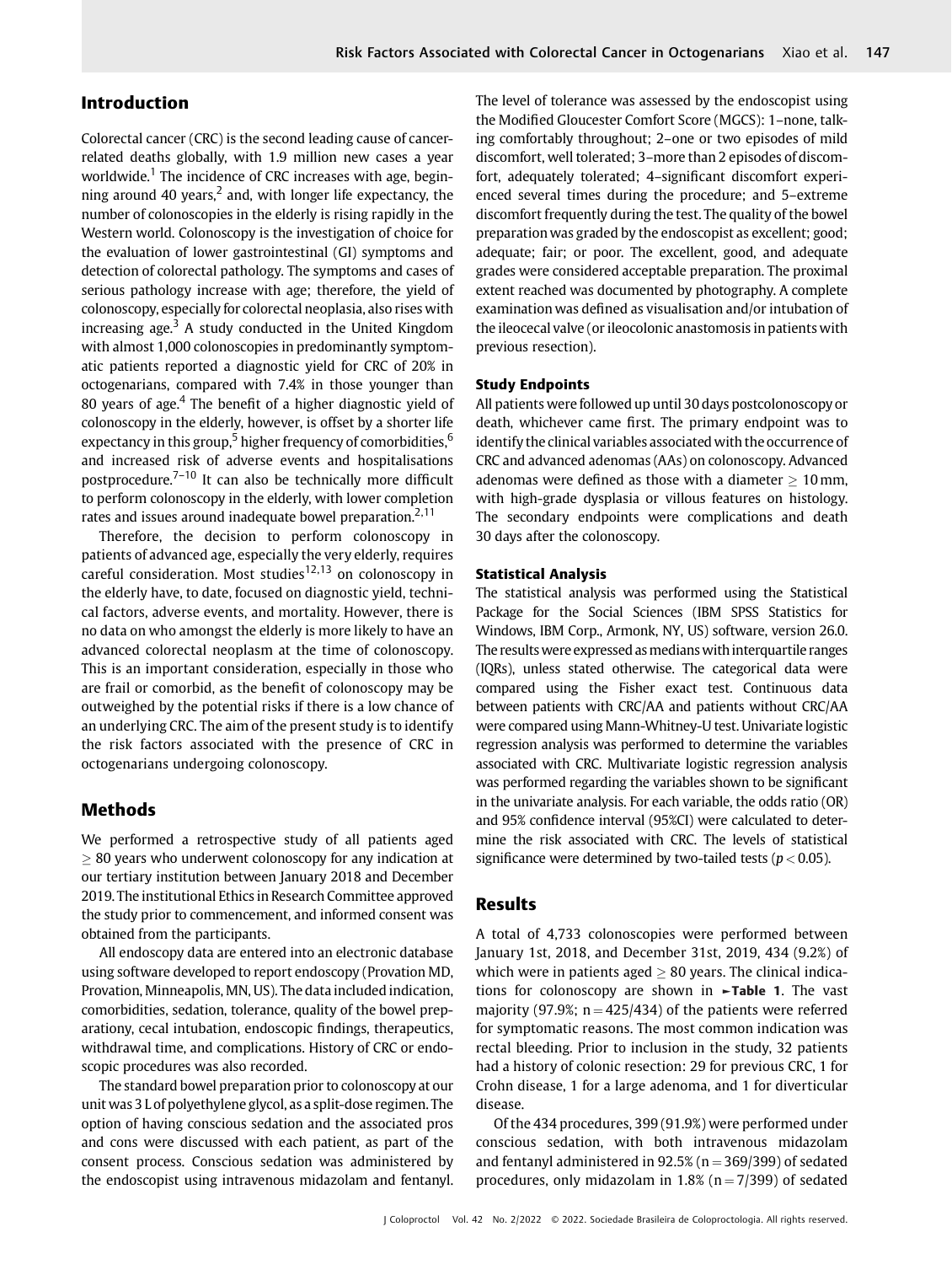| Variable                                        | Number of<br>patients $= 434$ |
|-------------------------------------------------|-------------------------------|
| Median age, years<br>(interquartile range)      | $84(81-86)$                   |
| Male gender - $n$ (%)                           | 221 (50.9)                    |
| Clinical indication - n $(\%)^a$                |                               |
| Iron deficiency with/<br>without anemia         | 145 (33.4)                    |
| Other anemia <sup>b</sup>                       | 87 (20.0)                     |
| Rectal bleeding                                 | 156 (35.9)                    |
| Diarrhea                                        | 92 (21.2)                     |
| Other changes in<br>bowel habits                | 63 (14.5)                     |
| Abdominal pain                                  | 71 (16.4)                     |
| Weight loss                                     | 81 (18.7)                     |
| Polyp surveillance                              | 6(1.4)                        |
| Postcolorectal cancer<br>resection surveillance | 3(0.7)                        |
| Outpatient procedure – n (%)                    | 252 (58.1)                    |

Table 1 Clinical indication for colonoscopy in 434 patients aged  $> 80$  years

**Table 2** Comparison of 434 patients aged  $> 80$  years stratified by the presence and absence of colorectal cancer on colonoscopy

| Variable                                | With<br>CRC:<br>$n = 65$ | Without<br>CRC:<br>$n = 369$ | p-value |
|-----------------------------------------|--------------------------|------------------------------|---------|
| Median age,<br>years (IQR)              | 85 (82-87)               | 83 (81-86)                   | 0.048   |
| Male gender                             | 33 (50.8)                | 188 (50.9)                   | 1.000   |
| Previous CRC                            | 4(6.2)                   | 25(6.8)                      | 1.000   |
| Iron deficiency with/<br>without anemia | 33 (50.8)                | 112 (30.4)                   | 0.002   |
| Other anemia <sup>a</sup>               | 9(13.8)                  | 78 (21.1)                    | 0.239   |
| Rectal bleeding                         | 25 (38.5)                | 131 (35.6)                   | 0.675   |
| Any changes in<br>bowel habits          | 18 (27.7)                | 137 (37.1)                   | 0.162   |
| Diarrhea                                | 11 (16.9)                | 81 (22.0)                    | 0.414   |
| Abdominal pain                          | 12 (18.5)                | 59 (16.0)                    | 0.589   |
| Weight loss                             | 10 (15.4)                | 71 (19.2)                    | 0.604   |
| Previous colonoscopy<br>within 10 years | 10 (15.4)                | 109 (29.5)                   | 0.023   |

Notes: <sup>a</sup>Some patients had more than one indication. <sup>b</sup>Anemia without evidence of iron deficiency.

Abbreviations: CRC, colorectal cancer; IQR, interquartile range. Notes: Values are expressed as numbers and percentages, unless stated otherwise. <sup>a</sup> Anemia without evidence of iron deficiency.

procedures, and only fentanyl in  $5.8\%$  (n = 23/399) of sedated procedures. The median dose of midazolam was of 1.5 mg (IQR: 1.0–2.0 mg), and the median dose of fentanyl was of 75 mcg (IQR: 50–100 mcg). Among those who were sedated, 97.0% ( $n = 387/399$ ) tolerated their colonoscopy very well (MGCS:  $\leq$  2). The unsedated group also tolerated the procedure very well, with all but 1 patient with MGCS  $\leq$  2 (97.1%;  $n = 34/35$ ). The quality of the bowel preparation was acceptable in 59.2% ( $n = 257/434$ ) of the procedures. The overall completion rate was of  $90.3%$  (n = 391/434), and the adjusted completion rate (excluding obstructing lesions and poor preparation) was of 97.0% ( $n = 421/434$ ). The median withdrawal time (in procedures without maneuvres) was of 8.2 minutes (IQR: 6.4–11.1 minutes).

#### Colorectal cancer and Advanced Adenoma

Of the 434 patients,  $15.0\%$  (n = 65/434) were diagnosed with CRC on colonoscopy. Three types of cancer other than CRC were detected: invasive prostate carcinoma, metastatic melanoma, and neuroendocrine carcinoma. A total of 15.7%  $(n = 68/434)$  of the patients had at least one AA: 12.2%  $(n = 53/434)$  had an adenoma with a diameter  $> 10$  mm;  $9.9\%$  (n = 43/434) had an adenoma with villous features; and 6.0%  $(n = 26/434)$  had an adenoma with high-grade dysplasia.

►Table 2 shows a comparison of the demographics and clinical characteristics of the patients with and without CRC. The univariate analysis (►Table 3) identified age, iron deficiency, and previous colonoscopy within 10 years as significant variables predicting CRC on colonoscopy. On the multivariate analysis (►Table 3), only iron deficiency and colonoscopy within 10 years were significant predictors of CRC. Iron deficiency was independently associated with an almost 2.5-fold increase in risk (OR: 2.33;  $95\%$ CI = 1.36-4.00;  $p = 0.002$ ). In contrast, a previous colonoscopy within 10 years was associated with halving of the risk of CRC (OR: 0.45; 95%CI = 0.22-0.93;  $p = 0.031$ ). Patients with both normal iron stores and a colonoscopy within 10 years had a 92.5% chance of not developing CRC.

However, none of the clinical variables in ►Table 2 were associated with the presence of AAs.

#### Complications and Mortality

Patients who developed complications, including death, were significantly older and more likely to have underlying cardiorespiratory disease (►Table 4). Intraprocedural factors, such as patient tolerance, the sedation used, or the quality of the bowel preparation were not significant.

At 30 days, 19 (4.4%) patients developed a complication – there were 6 cardiac events, 4 cases of bleeding, 4 falls (with 2 fractures of the neck of the femur), 3 cases of pneumonia, 1 case of dehydration, 1 stroke, 1 urinary retention, and 1 perforation. In total, 1 patient had 3 complications, 7 (1.6%) died within 30 days of the colonoscopy – 2 following their operations for fracture of the neck of the femur, 1, from stroke, 1, from ischemic colitis (the presenting complaint), and 3, from their underlying cancers (1 colorectal, 1gastric, 1 pancreatic).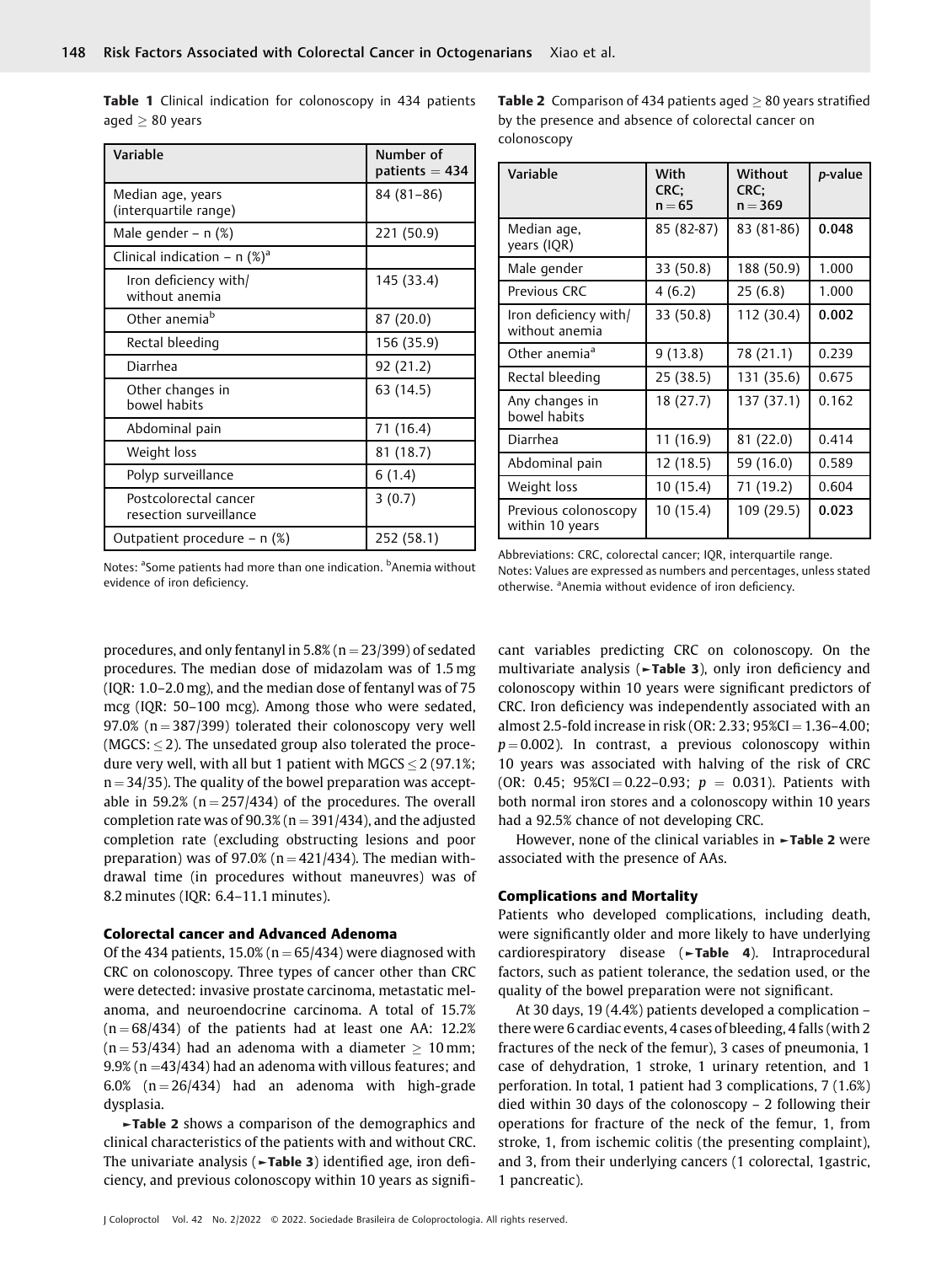| Variable                             | Univariate analysis |                 | Multivariate analysis |                 |
|--------------------------------------|---------------------|-----------------|-----------------------|-----------------|
|                                      | OR (95%CI)          | <i>p</i> -value | OR (95%CI)            | <i>p</i> -value |
| Age (years)                          | $1.07(1.00-1.15)$   | 0.050           | $1.06(0.98 - 1.14)$   | 0.157           |
| Male gender                          | $0.99(0.59 - 1.68)$ | 0.979           |                       |                 |
| Previous colorectal cancer           | $0.90(0.30 - 2.68)$ | 0.853           |                       |                 |
| Iron deficiency with/without anemia  | 2.37 (1.39-4.04)    | 0.002           | $2.33(1.36-4.00)$     | 0.002           |
| Other anemia <sup>a</sup>            | $1.61(0.94 - 2.76)$ | 0.084           |                       |                 |
| Rectal bleeding                      | $1.14(0.66 - 1.96)$ | 0.647           |                       |                 |
| Any changes in bowel habit           | $0.60(0.33 - 1.08)$ | 0.091           |                       |                 |
| Diarrhea                             | $0.72(0.36 - 1.45)$ | 0.362           |                       |                 |
| Abdominal pain                       | $0.88(0.41 - 1.88)$ | 0.740           |                       |                 |
| Weight loss                          | $0.68(0.32 - 1.43)$ | 0.303           |                       |                 |
| Previous colonoscopy within 10 years | $0.43(0.21 - 0.88)$ | 0.021           | $0.45(0.22 - 0.93)$   | 0.031           |

| Table 3 Univariate and multivariate analysis of colorectal cancer on colonoscopy in patients aged $\geq 80$ years |  |  |  |  |
|-------------------------------------------------------------------------------------------------------------------|--|--|--|--|
|-------------------------------------------------------------------------------------------------------------------|--|--|--|--|

Abbreviations: 95%CI, 95% confidence interval; OR, odds ratio.

Note: <sup>a</sup>Anemia without evidence of iron deficiency.

Table 4 Comparison of patients aged  $> 80$  years with and without complications, including death up to 30 days after the colonoscopy

| Variable                                          | No complications;<br>$n = 412$ | All complications, including death;<br>$n = 22$ | p-value |
|---------------------------------------------------|--------------------------------|-------------------------------------------------|---------|
| Median age, years (IQR)                           | $83(81-86)$                    | 86 (84-88)                                      | 0.007   |
| Male gender                                       | 210(51.0)                      | 11(50.0)                                        | 1.000   |
| Outpatient procedure                              | 243 (59.0)                     | 9(40.9)                                         | 0.120   |
| Median dose of midazolam, mg (IQR)                | $1.5(1.0-2.0)$                 | $1.3(0.5-2.1)$                                  | 0.996   |
| Median dose of fentanyl, mcq (IQR)                | 75 (50-100)                    | 75 (50-100)                                     | 0.342   |
| Median patient tolerance, MGCS <sup>a</sup> (IQR) | $1.0(1.0-1.0)$                 | $1.0(1.0-2.0)$                                  | 0.406   |
| Acceptable bowel preparation                      | 244 ((59.2)                    | 13 (59.1)                                       | 1.000   |
| Comorbidities                                     |                                |                                                 |         |
| Cardiorespiratory disease                         | 170 (41.3)                     | 14(63.6)                                        | 0.047   |
| <b>Diabetes</b>                                   | 83 (20.1)                      | 5(22.7)                                         | 0.786   |
| Stroke                                            | 53 (12.9)                      | 3(13.6)                                         | 1.000   |
| Cognitive impairment/dementia                     | 31(7.5)                        | 3(13.6)                                         | 0.402   |
| Renal replacement therapy                         | 5(1.2)                         | 0(0.0)                                          | 1.000   |
| Other active (non-CRC) cancers                    | 32(7.8)                        | 3(13.6)                                         | 0.407   |

Abbreviations: CRC, colorectal cancer; IQR, interquartile range; MGCS, Modified Gloucester Comfort Score.

Notes: Values are expressed as numbers and percentages, unless stated otherwise. <sup>a</sup>See the Methods section for the MGCS scoring criteria.

# **Discussion**

Colonoscopy in the very elderly is a clinical decision that requires careful evaluation, with factors such as patient tolerance, risk of complications, and coexisting comorbidities contributing to this decision.<sup>14</sup> The readily-available alternative, computed tomography  $(CT)$  colonography  $(CTC)$ , is increasingly used in this population due to its easy preparation, better patient tolerance, and good safety profile, without any of the risks associated with sedation and invasive procedures.<sup>15</sup> Nevertheless, serious pathology is prevalent in this age group, and it is important to be able to identify the patients most likely to develop CRC, as this subgroup requires tissue diagnosis in a timely fashion, and it is best that they proceed straight to colonoscopy. To our knowledge, the present is the first study to report on the clinical predictors of CRC on colonoscopy in the elderly. Our cohort consists of patients who are extremely elderly, as this is an age group that is not often included in studies on colonoscopy but in whom management can be particularly challenging.

In our population of octogenarians, the vast majority underwent colonoscopy for symptomatic indications, and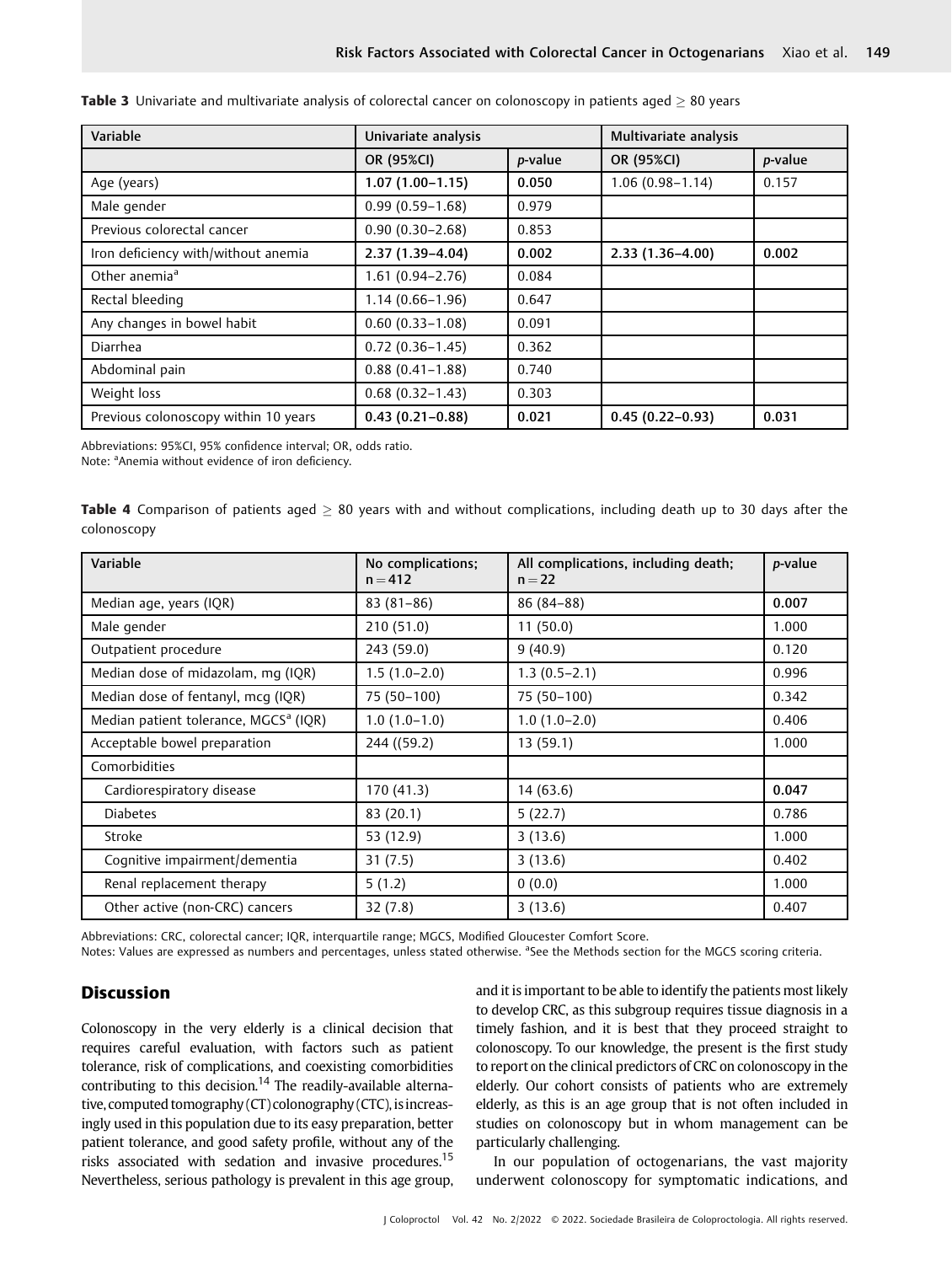the diagnostic yield for CRC was high, as expected:  $15.0\%^{3,\overline{4},11,12,16-18}$  We found that patients with iron deficiency and those who did no undergo a colonoscopy in the last 10 years were significantly more likely to have a diagnosis of CRC on colonoscopy. Iron-deficiency anemia is recognised as a marker of occult GI malignancy. The prevalence of CRC in individuals with iron deficiency varies, with higher rates in men and postmenopausal women and in those with concurrent GI symptoms.<sup>19</sup> The present study confirmed that iron deficiency is an important risk factor for CRC in the very elderly, and this is independent of any GI symptoms. Interestingly, none of the symptoms, such as bleeding or diarrhea, was independently associated with CRC. Rectal bleeding was the most common indication for colonoscopy in the present study, and is often described as a red flag for CRC. In our population, however, rectal bleeding was not predictive of CRC. This may be because hematochezia is often due to diverticular disease in this age group, which is a highly-prevalent condition, affecting over 60% of octogenarians, $^{20}$  and may not be specific enough as a risk factor for CRC.

In the present study, a colonoscopy in the last 10 years was protective and found to be a negative predictor of CRC: patients with a previous colonoscopy had half the risk of developing CRC compared to those who had not had a colonoscopy within 10 years. This is consistent with previous data from case-control and population studies documenting a reduced risk of CRC over a 10-year period in individuals who had a negative colonoscopy. $21$  In our population, around one third of patients had had a colonoscopy in the last 10 years, and this subgroup, especially if iron stores are normal as well, have a relatively low risk of having a diagnosis of CRC on colonoscopy, with 92.5% having only benign pathologies found. Therefore, it is better to submit this subgroup to a non-invasive test, such as a CTC, as their initial investigation, which is safer and better tolerated than colonoscopy, and with similar detection rates for large polyps and CRC.<sup>15</sup>

An important difference between the present study and many of the previous studies on colonoscopy in the very elderly is that our cohort comprised a large proportion of inpatients. Elderly inpatients are acutely unwell, may be more comorbid or deconditioned, and this may influence factors such as bowel preparation, procedure tolerance, and safety outcomes. In the present study, almost 40% of octogenarians had unacceptable bowel preparation, somewhat higher than the 15% to 25% reported in other studies.<sup>12</sup> Having said this, our cohort had a very respectable completion rate (unadjusted: 90%; adjusted: 97%), which is comparable to published data on this population, $12$  despite issues with bowel preparation. Patient comfort during the procedure also rated well, with 97% reporting no more than 1 or 2 episodes of mild discomfort. With respect to complications, the risks of perforation, bleeding, and cardiorespiratory events in the present study were comparable to those of previous reports.<sup>22,23</sup> Older patients and those with underlying cardiorespiratory disease were more likely to develop a complication, including death. We also observed a higher mortality rate (1.6%) in our cohort compared to those of other studies, in which the incidence of mortality at 30 days is reported to be of approximately 1 to 5 per 1,000 colonoscopies.<sup>7</sup> This increased mortality may be due to a higher proportion of inpatients in the present study, and further emphasizes the importance of careful evaluation when deciding in whom to perform a colonoscopy.

There are limitations to the present study. First, it was a retrospective study, and, as so, at risk of selection bias, as the patients studied may have been those who were more physically fit to undergo colonoscopy. Nevertheless, our data can help inform clinicians when making decisions on requesting colonoscopy in the elderly. Second, the cohort represents a sample from a tertiary centre, which introduces referral bias and limits the generalizability of the data to some extent. There is likely to be a greater representation of inpatients with complex medical problems requiring tertiary level care in our cohort. Thirdly, the quality of the bowel preparation was not measured using a validated quantitative scale such as the Boston Bowel Preparation score. Lastly, as the study was retrospective, only complications that required presentation to hospital or that were reported by the patient to the endoscopy unit would be recorded, and minor adverse events may not have been captured. Notwithstanding this, patients are given postprocedure instructions, which include a list of symptoms to look out for and recommendations to contact the endoscopy unit if these occur; hence, serious complications would have been accurately captured.

# Conclusion

In summary, colonoscopy in octogenarians has a high diagnostic yield for CRC, and several clinical factors are useful to help stratify which patient has a greater risk of having a CRC at presentation, and therefore should proceed straight to colonoscopy. Octogenarians referred with iron deficiency, especially if they have not had a colonoscopy in the last 10 years, are at the highest risk of having a CRC, and should be strongly considered for colonoscopy. Conversely, those who have normal iron stores and have had a colonoscopy in the last 10 years should be considered for a non-invasive test, such as CTC, first, especially if they are older octogenarians and have underlying cardiorespiratory disease, as they have a low chance of having CRC and are more likely to suffer a complication after the colonoscopy. Colonoscopy is generally safe, with few adverse events, but does carry a risk of death, which is not inconsiderable. Therefore, prior to any decision to attempt colonoscopy in a very elderly patient, a careful assessment should include an evaluation of the aforementioned clinical predictors to determine the likelihood of detecting a CRC. Further prospective multi-centre studies are needed to validate the findings of the present study.

#### Disclosure Statement

This research did not receive any specific grants from funding agencies in the public, commercial, or not-forprofit sectors.

#### Conflict of Interests

The authors have no conflict of interests to declare.